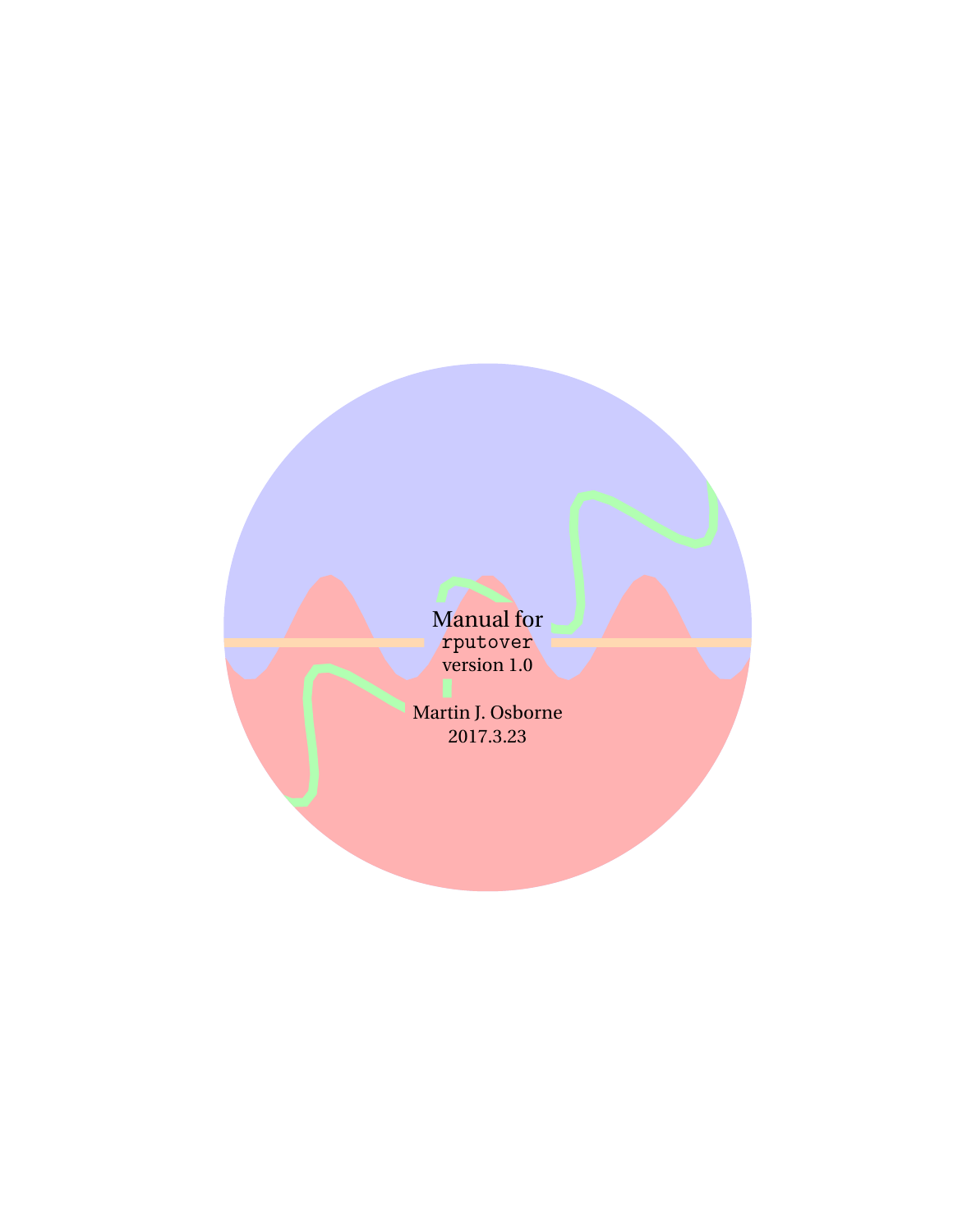## **1. Introduction**

You create a PSTricks figure with regions filled with various colors.



You add some lines over the colors.



Now you want to add some labels. You'd like these labels to block out the lines.



This style allows you to do that.

Why do you need a style? Why not use \rput\*? That blocks out the lines, but it does so by creating a white rectangle that blocks the colors too.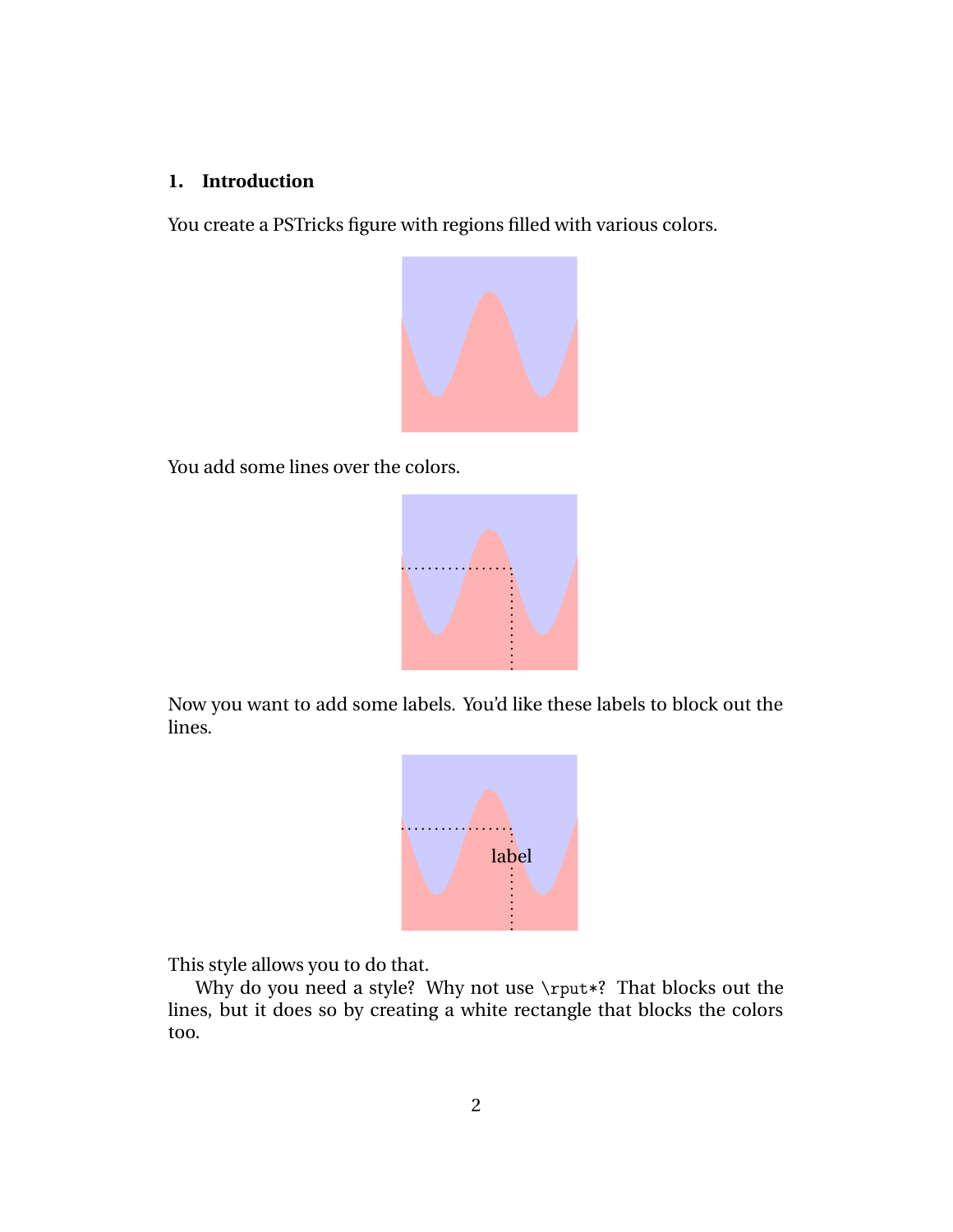

You could change the background color of that rectangle, but if the rectangle includes regions with two or more colors, this approach can get pretty complicated.

This style offers a simple solution. You use \rputover instead of \rput and include all the objects you want to be covered by the text in the argument of \coverable, like so:

```
\usepackage{pstricks,rputover}
...
\begin{pspicture}(40,40)
...
\fboxsep=3pt
\rputover(25,17){label}%
\coverable{%
  \psline[linestyle=dotted,linewidth=0.5](25,0)(25,23)(0,23)
}
...
\end{pspicture}
```
Note that

- % must follow every \rputover statement
- the separation around the label is determined by \fboxsep.

The style combines two ideas. The first idea, suggested by the StackExchange user Werner on [this page](http://tex.stackexchange.com/questions/353748/is-there-a-variant-of-rput-in-pstricks-that-preserves-background-fill-colors), is to use \psDefBoxNodes in pst-node.sty to get the coordinates of the corners of the box occupied by each label. The second idea is to use these coordinates and \psclip to remove the parts of the objects in the argument of \coverable that overlap with the labels. The only subtlety in implementing this second idea is that we want to do a 'reverse clip': we want to keep the areas *outside* the labels, not the ones inside.